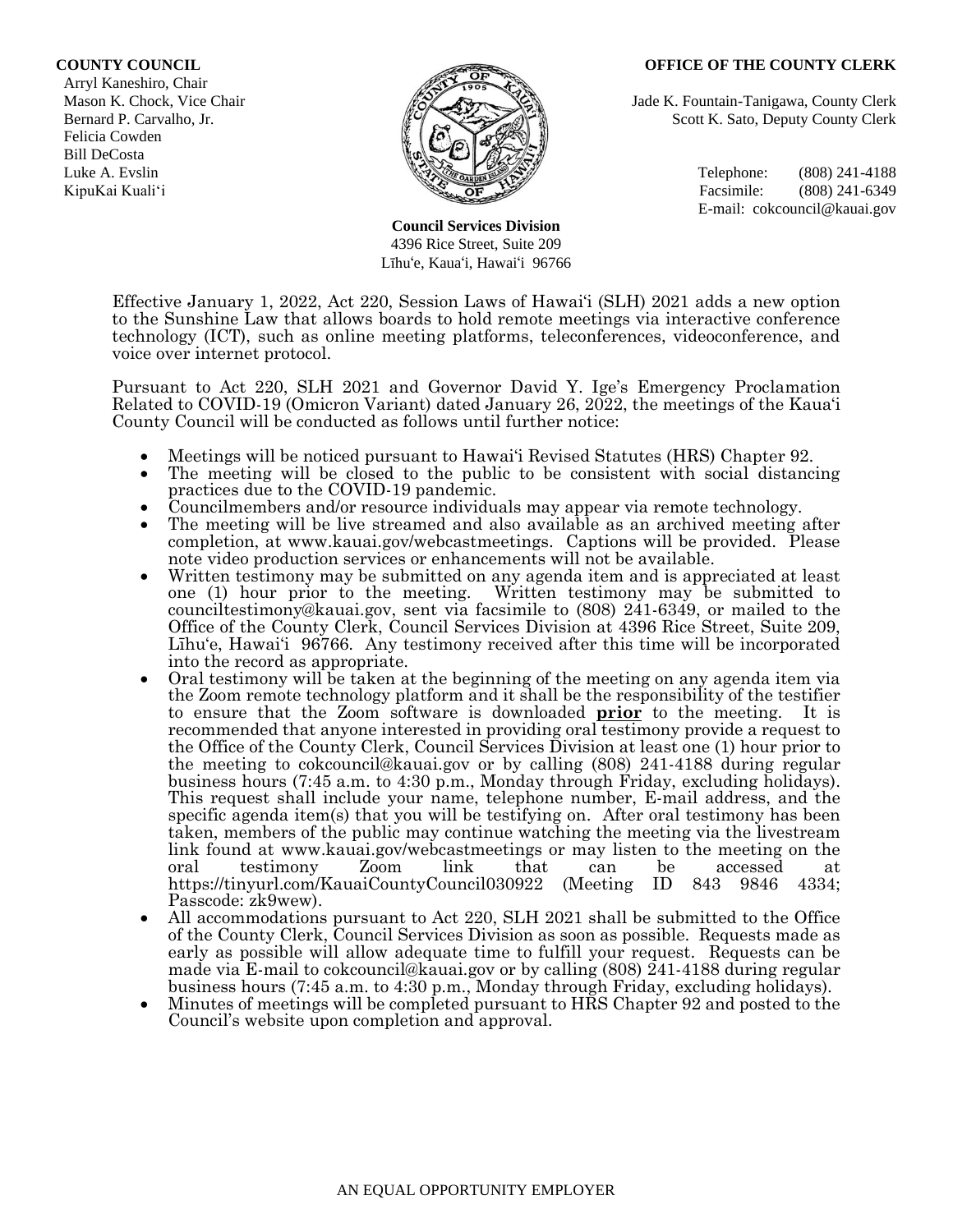# **COMMITTEE MEETING NOTICE AND AGENDA WEDNESDAY, MARCH 9, 2022 8:30 A.M. OR SOON THEREAFTER** COUNCIL CHAMBERS HISTORIC COUNTY BUILDING 4396 RICE STREET, SUITE 201 LĪHU'E, KAUA'I, HAWAI'I 96766

## **A. PARKS & RECREATION / TRANSPORTATION COMMITTEE**

- 1. Minutes of the February 23, 2022 Parks & Recreation / Transportation Committee Meeting.
- 2. PRT [2022-01](https://kauai.granicus.com/MetaViewer.php?meta_id=157198) Communication (02/10/2022) from Councilmember Cowden, requesting agenda time for a discussion on endangered seabirds, feral cats, and plans for cat sanctuaries on Kaua'i. *(Deferred February 23, 2022)*
- 3. [Bill No. 2843](https://kauai.granicus.com/MetaViewer.php?meta_id=157200) A BILL FOR AN ORDINANCE AMENDING SECTION 19-1.9, KAUA'I COUNTY CODE 1987, AS AMENDED, RELATING TO SCHEDULE OF FEES AND DEPOSITS *(Deferred February 23, 2022)*

### **B. PLANNING COMMITTEE**

- 1. Minutes of the February 23, 2022 Planning Committee Meeting.
- 2.  $PL\ 2022-03$  Communication (02/17/2022) from the Planning Director, requesting agenda time to present the Waimea 400 Conceptual Master Plan.

### **C. HOUSING & INTERGOVERNMENTAL RELATIONS COMMITTEE**

1. [HIR 2022-01](https://kauai.granicus.com/MetaViewer.php?meta_id=157205) Communication (02/09/2022) from Councilmember Cowden, requesting agenda time for an informational briefing from members who attended the 2022 National Association of Counties (NACo) Legislative Conference held from February 12-16, 2022, in Washington, D.C.